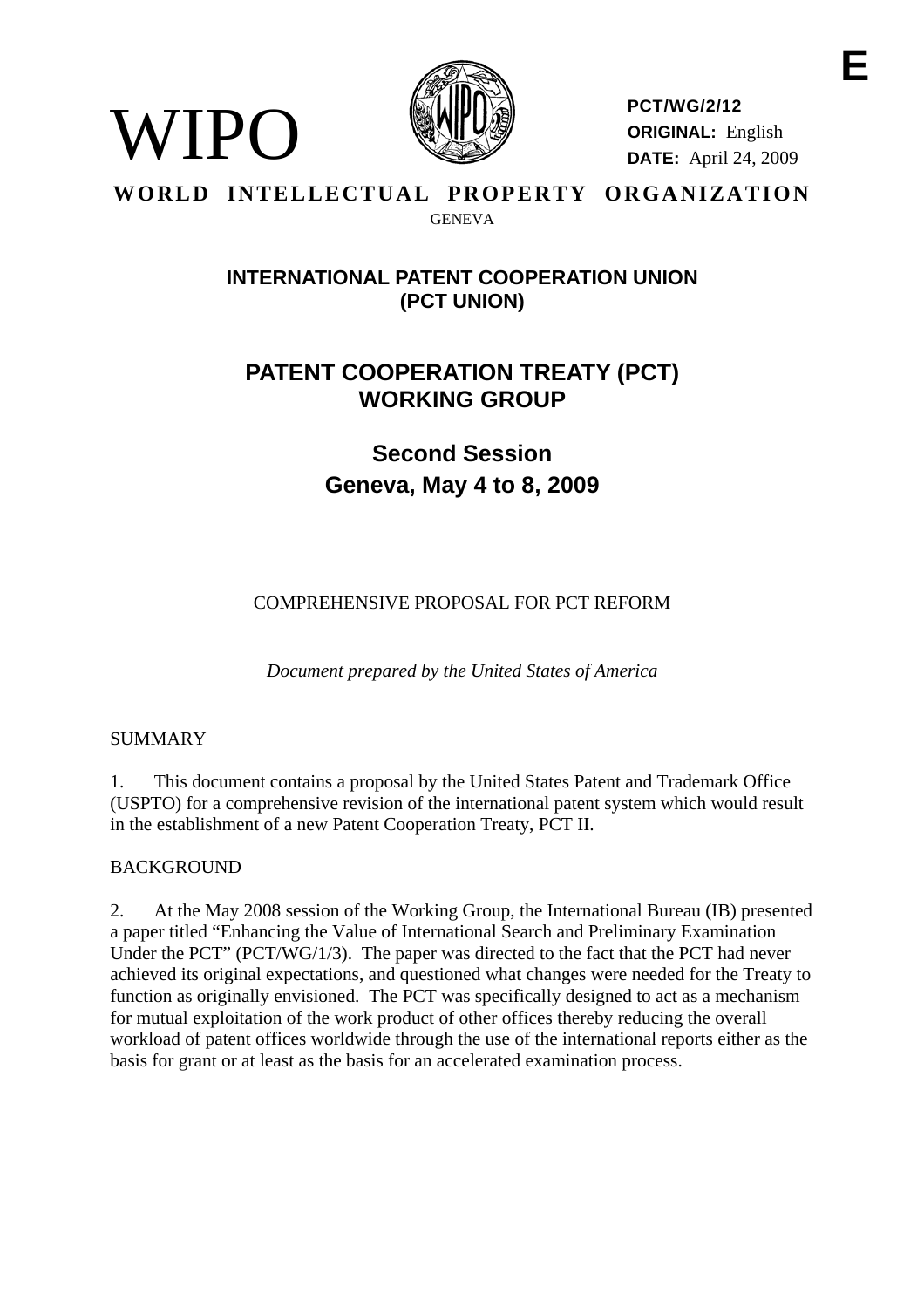#### PCT/WG/2/12 page 2

3. The USPTO began discussions, both internally and with the other Trilateral Offices, on possible future PCT reforms to address the shortcomings noted in the International Bureau paper. Those discussions resulted in numerous proposals being considered as possible solutions, such as simultaneous national/international processing, allowing for third party submissions, and collaborative search and examination.

4. The first phase of PCT reform, while accomplishing many significant benefits, was hampered by the necessity of working within the present PCT framework, and the piecemeal approach to PCT reform. The USPTO proposed to the Trilateral Offices in September 2008, that consideration be given to taking a more comprehensive approach to PCT reform. Such an approach would have the goal of maximizing the utilization of the international work product by improving the international patent system so that the final work product would be of such a high quality that it would be readily used and accepted by national offices. A substantially similar proposal, as set forth below, was submitted to the Trilateral Offices for consideration.

5. In order to achieve such a goal, while also addressing the issues of workload and delays in processing of patent applications, the USPTO has proposed developing a new PCT which would include the following features: (i) the combining of international and national processing that will enable more efficient processing in the Authority/national office performing the search and examination, (ii) search/examination collaboration among Authorities, (iii) allowing for the submission of prior art by the applicant, and (iv) allowing for third party prior art submissions. Additionally, the combining of all of these features will result in an increased confidence level in the final international work product.

## PROPOSAL

6. The proposal is represented in the below timeline and schematic.

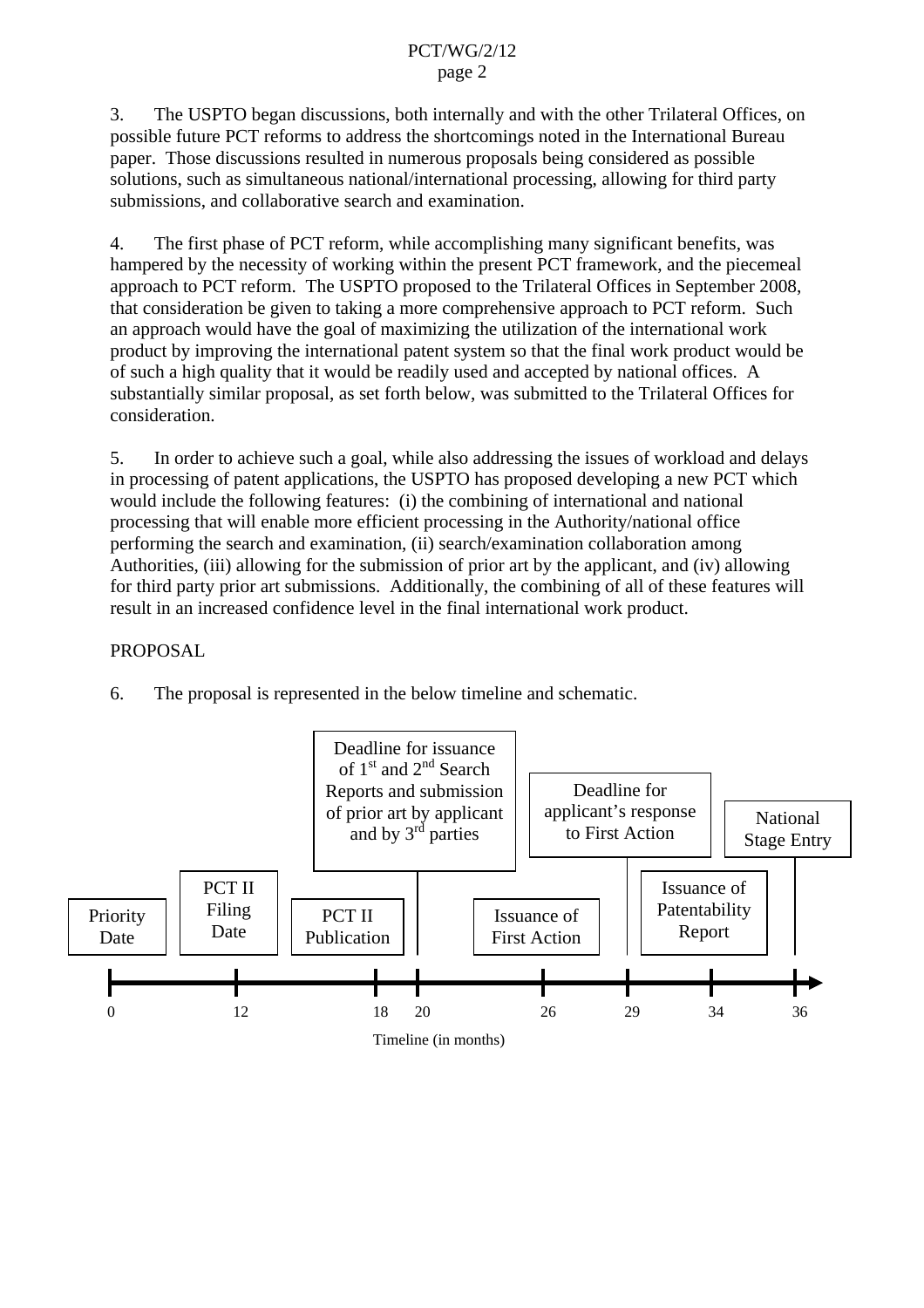